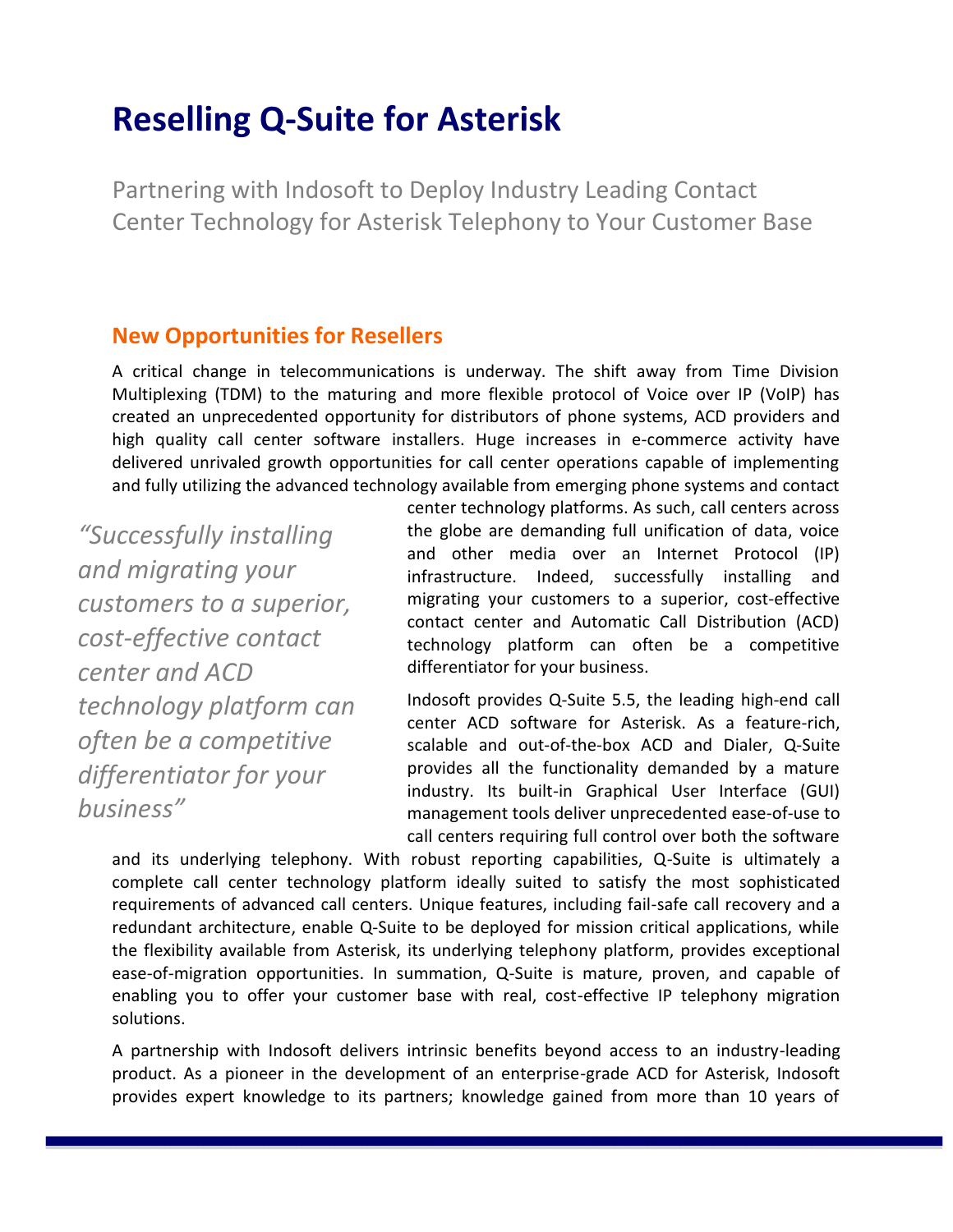

experience in globally deploying mature call center software products. Based out of New Brunswick, Canada, Indosoft has established itself as a provider of high quality and innovative end-to-end technology solutions. As a valued member of its Preferred Partner Program, you will have an unrivaled opportunity to sell and deploy a proven, cost-effective solution to your end customers, while playing a critical role in Indosoft's global initiative for growth. As such, Indosoft has tailored its Preferred Partner Program to specifically reward partners who manage vertical markets or specific solutions.

This informative paper seeks to introduce you to Indosoft's exciting product, Q-Suite, as well as explain some of the unique facets of Q-Suite and how they can deliver a sustainable competitive advantage to your customers. It will provide an overview of the benefits inherent to Asterisk, the underlying telephony platform of Q-Suite and a crucial component of Q-Suite's industry leadership. Important migration issues will be discussed, including topics ranging from "migration risk management" to "avoiding proprietary equipment lock-in". Also, it will seek to familiarize you with Indosoft as a company and how we can assist you in realizing your growth strategy.

## **Q-Suite: An Introduction**

Any call center software must meet the existing demands placed upon modern call centers. Q-Suite is a very high-end call center ACD software solution built specifically to deliver the fullfunctionality requirement for call centers either currently utilizing Asterisk or seeking to migrate to Asterisk in order to take advantage of its many intrinsic benefits. As an out-of-thebox software solution, Q-Suite provides the functionality demanded today, as well as the flexibility and scalability to deliver for tomorrow's changing demands. Detailed reporting capabilities round out Q-Suite as a complete, powerful call center software capable of standing toe to toe with other enterprise-grade software solutions.

As an established member of the call center industry, this paper will not expose you to the minute details and benefits of the industry-standard features presented above. However, should you wish to read more on these features and their operationally benefits, please visit http://www.indosoft.com/call-center-ACD-white-papers.htm to read a number of White Papers on the features and benefits available within Q-Suite.

## **Benefits and Features Unique to Q-Suite**

As a call center software, Q-Suite rivals everything available on the market and is the clear leader of software solutions for Asterisk. Beyond the industry-standard features, it provides a number of unique features to its users, which in turn deliver a sharp distinction and competitive advantage to users of Q-Suite. With Q-Suite your end-users can challenge market leaders while achieving the cost-effective solution demanded.

A clear point of differentiation comes in Q-Suite's powerful Script Builder, which generates highly effective scripts for agent-customer interactions for web browser Agent screens. Through an industry-leading GUI, creating and editing dynamic scripts has never been easier. A few of its popular functions include the ability to insert text boxes capable of using data inline from a database, create custom fields for use within the script, and display script pages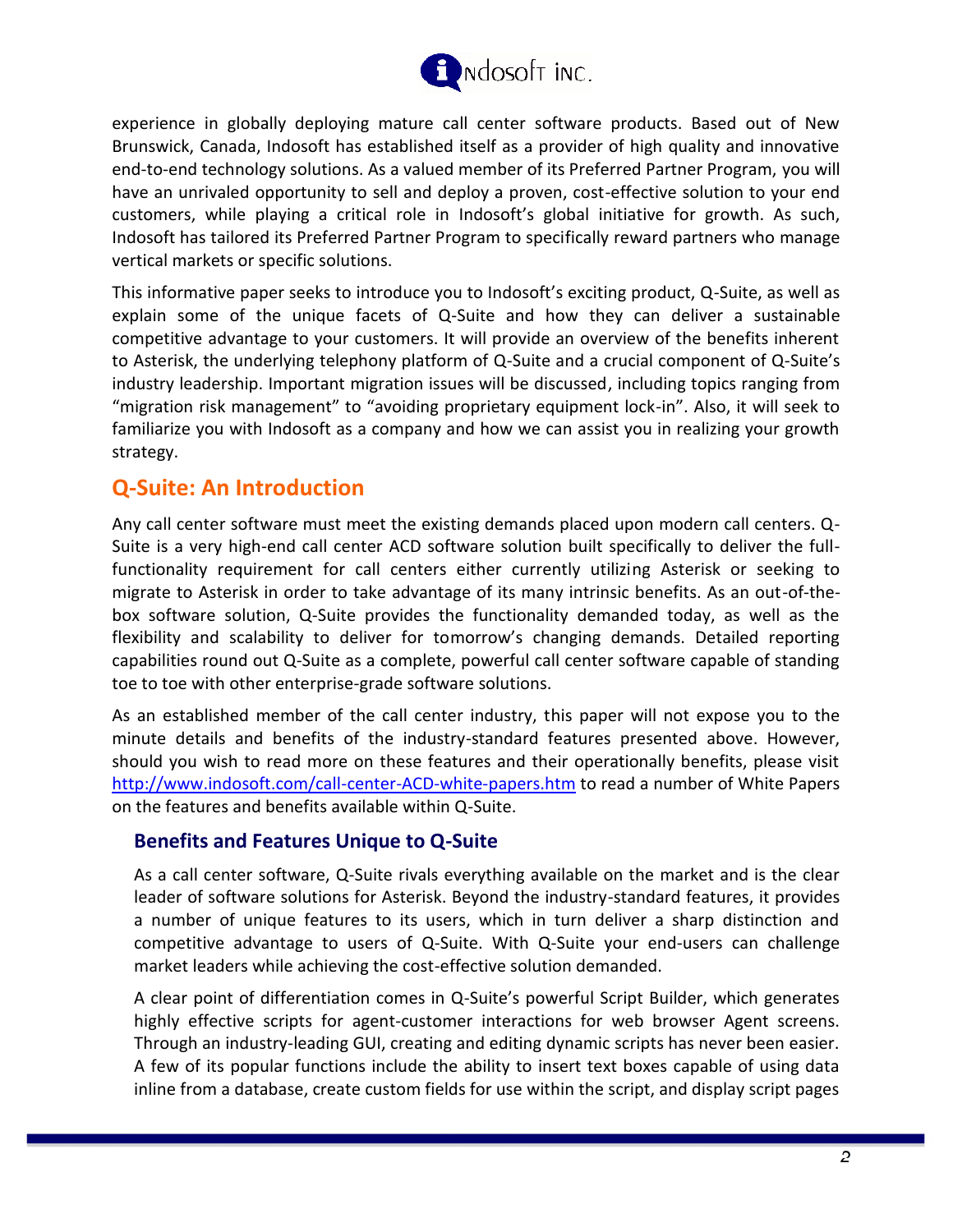

based on conditional responses. Data posting functions can also be quickly inserted within the script itself through Q-Suite's post URL function, allowing data to be posted to any web application, such as a CRM, capable of receiving posted data. It also comes with the ability to create, store and display custom fields. Such innovative functions allow Q-Suite to deliver some of the most advanced call scripting functions available in any call center software.

As mentioned, Q-Suite is functionally rich right out-of-the-box. The following matrix outlines the major industry-standard features available within Q-Suite:

| <b>Q-Suite 5.0 Product Features Matrix</b>           |             |  |
|------------------------------------------------------|-------------|--|
| <b>Inbound Features</b>                              | Q-Suite 5.5 |  |
| ACD with Skills Based Routing & Queue Prioritization |             |  |
| <b>GUI IVR Setup</b>                                 | J           |  |
| <b>GUI Dialplan Builder</b>                          | J           |  |
| <b>GUI Script Builder</b>                            |             |  |
| Hot-Desking, On/Off Hook Agents                      |             |  |
| <b>Outbound Features</b>                             | Q-Suite 5.5 |  |
| Predictive, Preview and Progressive Dialing          | ✔           |  |
| <b>GUI Script Builder</b>                            | ✔           |  |
| Campaign & List Management                           | J           |  |
| Do-Not-Call Compliance                               | J           |  |
| <b>General Features</b>                              | Q-Suite 5.5 |  |
| TDM & VoIP Connectivity                              | ✔           |  |
| Multi-tenant                                         | ✔           |  |
| <b>Real-time Reporting</b>                           | J           |  |
| <b>Historical Reporting</b>                          | ✔           |  |
| <b>Voice Recording</b>                               | ✔           |  |
| <b>Quality Monitoring</b>                            | ✔           |  |
| Web Agent Interface and Native Client                | ✔           |  |
| API for CTI Interface (.NET and Socket)              | ✔           |  |
| <b>Asterisk PBX with Voicemail</b>                   | ✔           |  |
| Hosted & Premise Based Installs                      | ✔           |  |
| High Availability for Redundancy                     | ✔           |  |
| Mid-call Recovery for Fail-over                      | ✔           |  |
| Full GUI for PBX Setup                               | ✔           |  |
| Unique Support and Full Knowledge Transfer           |             |  |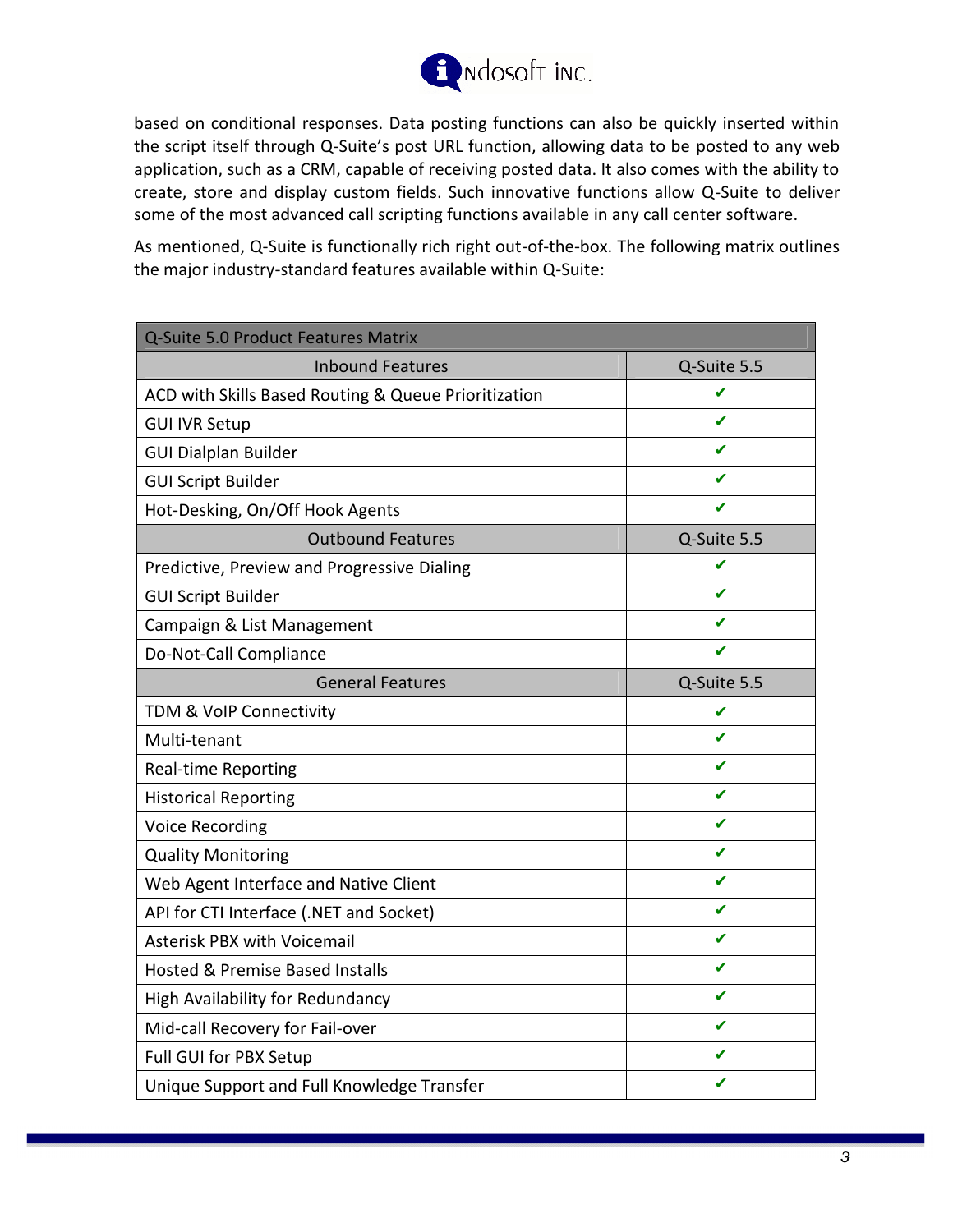

Q-Suite's Dialplan Builder, also known as an IVR builder, is another example of a standard feature taken to the next level. As lists of instructions or steps that Asterisk will follow while handling incoming calls, Q-Suite's dialplan builder is fully customizable and incredibly versatile, providing users with full control over the handling and processing of calls. In essence, dialplans allow users to unleash the combined power of software and telecommunications to customize the call handling based upon business rules. Q-Suite has significantly improved the manageability of dialplans by adding a powerful GUI tool, utilizing a WYSIWYG editor, which enables easy-to-use "drag and drop" functionality to develop IVRs and call routing logic. The power of dialplans can be taken further, as Q-Suite allows the development of custom applications for call flow processing in well-known and conventional programming languages like Java, C, PHP, PERL etc. The uniqueness of Q-Suite's dialplan builder enables contact centers to accommodate new and diverse client requirements and increase productivity.

Another notable feature is Q-Suite's built-in Fail-Safe Call Recovery feature in High Availability (HA) mode, which ensures that a single failure does not result in any loss of calls or conversation. In the event of any single point of failure, including software failure, HA Q-Suite's unique fail-safe call recovery does not drop ongoing calls and allows new calls to continue coming. As a result, the two end point phone devices during a conversation will be able to continue the voice conversation after the said failure, without having to re-initiate a fresh connection. In essence, Q-Suite has taken redundancy to the next level.

The architectural flexibility of Q-Suite allows your clients to choose from utilizing a variety of setups, including premise-based, hosted and remote. All options come with multi-tenant capabilities, giving your customers the utmost flexibility in managing their operations.

In summation, Q-Suite delivers all the industry-standard functionality that is currently in highdemand, as well as innovative improvements that significantly improve the value of Q-Suite as a complete contact center technology platform. The ease of system management and administration of the product throughout its lifecycle reduces the cost of running the system and substantially reduces ongoing overhead, while it's superior interoperability allows you to easily support the functioning of existing business applications that require tried and true CTI.

## **Asterisk: What's all the hype really about?**

There has been a lot of talk about Asterisk, and rightly so. Although it is true that Asterisk is an incredibly powerful telephony platform capable of delivering exceptional quality through an extraordinarily flexible infrastructure, the benefits of Asterisk lie deeper. As a telephony switch, Asterisk provides numerous advantages over many existing call center software solutions. For starters, the underlying telephony switch is usually a large portion of the initial cost when buying a packaged proprietary contact center technology solution. Therefore, sourcing a more cost-effective switching solution that delivers switching functionality equal to or greater than proprietary switches becomes important. In Asterisk, you have the most powerful open source hybrid telephone switch tested by millions of users worldwide. Therefore, by selecting Asterisk as the underlying telephony platform, you become capable of delivering immediate cost savings to your clients. All that remains is sourcing a feature-rich call center software capable of operating with Asterisk.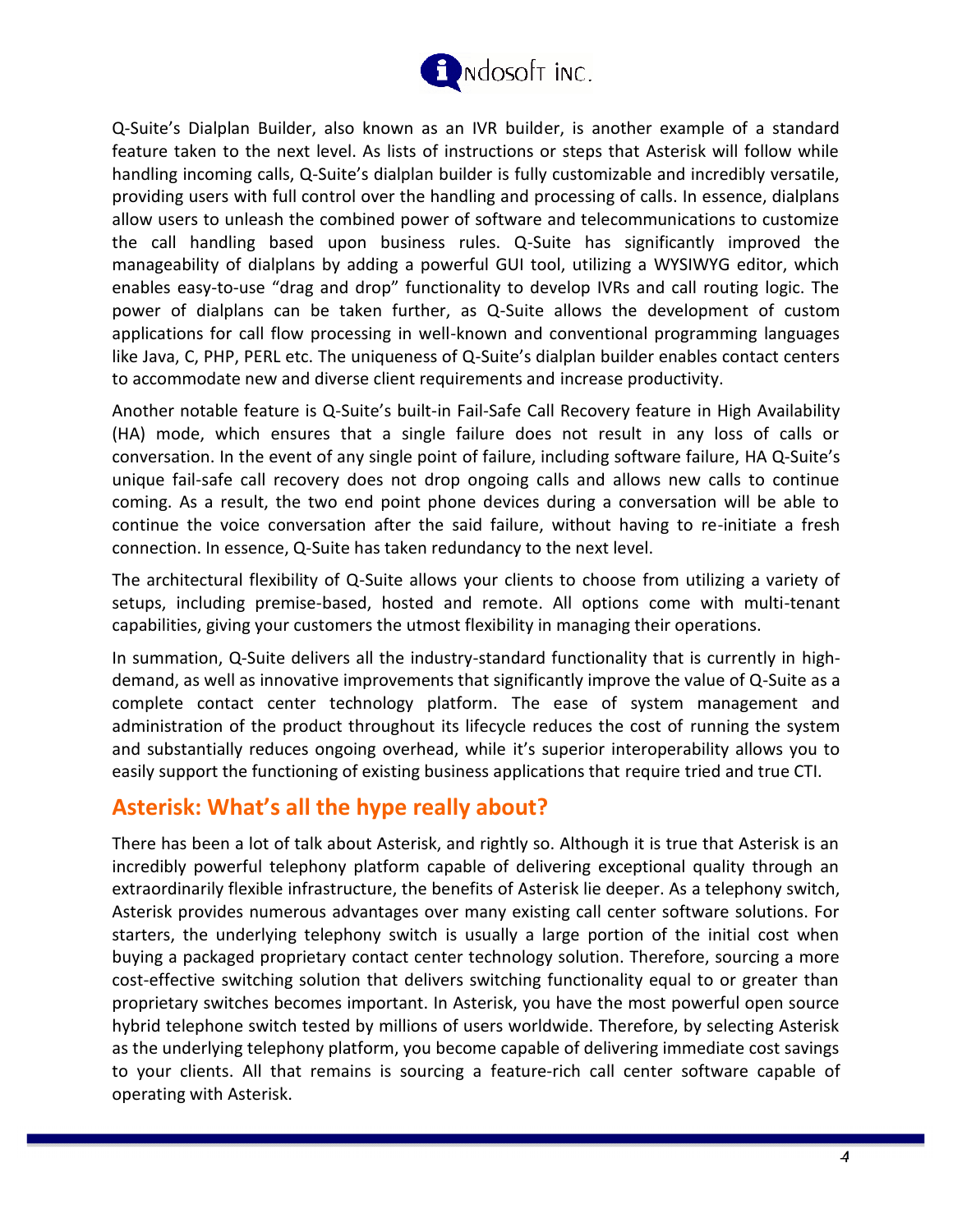

Another thing to consider is that most proprietary contact center switch providers quite often have their internal teams playing "catch up" to keep their legacy CTI up to date. This development can be focused on adding features for the switch or enabling cutting edge VoIP migrations. Asterisk, on the other hand, provides all the PBX functionality independent of the underlying telecommunications connectivity, be it TDM (PRI E1/T1) or VoIP (SIP/IAX). It also provides seamless integration of the underlying VoIP and TDM connectivity, providing call centers with the unique advantage of operating completely in VoIP, TDM, or in a hybrid implementation of both VoIP and TDM. This important feature provides two distinct benefits. First, Asterisk allows working with existing TDM, and second, companies significantly reduce risk as they gradually migrate to VoIP based on company timetables rather than having to "flip a switch" when go-time is at hand.

Asterisk also enables significant cost reductions when enabling voice recording capabilities. Quite often, organizations need to invest additional time and money in time-consuming CTI developments in order to enable seamless voice recording within their call center software. In Asterisk, voice recording is intrinsic, meaning there are no additional costs.

With Asterisk as the underlying telephone switch, Q-Suite is able to provide ease of setting up and managing VoIP and TDM trunks. This interoperability offered by Asterisk is the underlying reason for the ability of Q-Suite to offer such granular control over telecom trunks.

It is also important to note that Asterisk is designed to work in commodity hardware, including Dell and HP. Again; there are multiple benefits to this feature. The most direct benefit is that you can help your clients avoid costly and unnecessary proprietary equipment lock-in by utilizing a proven Asterisk based contact center technology platform. Another benefit is ease of scale. When an Asterisk server reaches its processing limit, additional Asterisk servers can be added to scale with the growth of the call center. With this in mind, the platform can also be architected to be redundant.

With so many clear benefits to be had by utilizing Asterisk, you will rightly ask "why hasn't everyone switched?" The answer is simple: the call center industry is mature, and it requires a suite of sophisticated features in order to cope with the demands of customer interaction today. As such, there is a need for a feature rich ACD that is capable of functioning with Asterisk's advanced switching capabilities. In Q-Suite, you have it: high performing software designed specifically for Asterisk.

The following matrix outlines features to achieve next generation operational efficiency, as well as indicates if these features can be made available on an Asterisk based contact center platform.

Since all next generation contact center features are available for the Asterisk platform, and there is real value for switching to Asterisk, it becomes clear that for larger contact centers, evaluating the Asterisk platform, as well as available call center software developed for Asterisk, is a priority. With commercial support and on-going development is available through Digium Inc., it the next generation platform.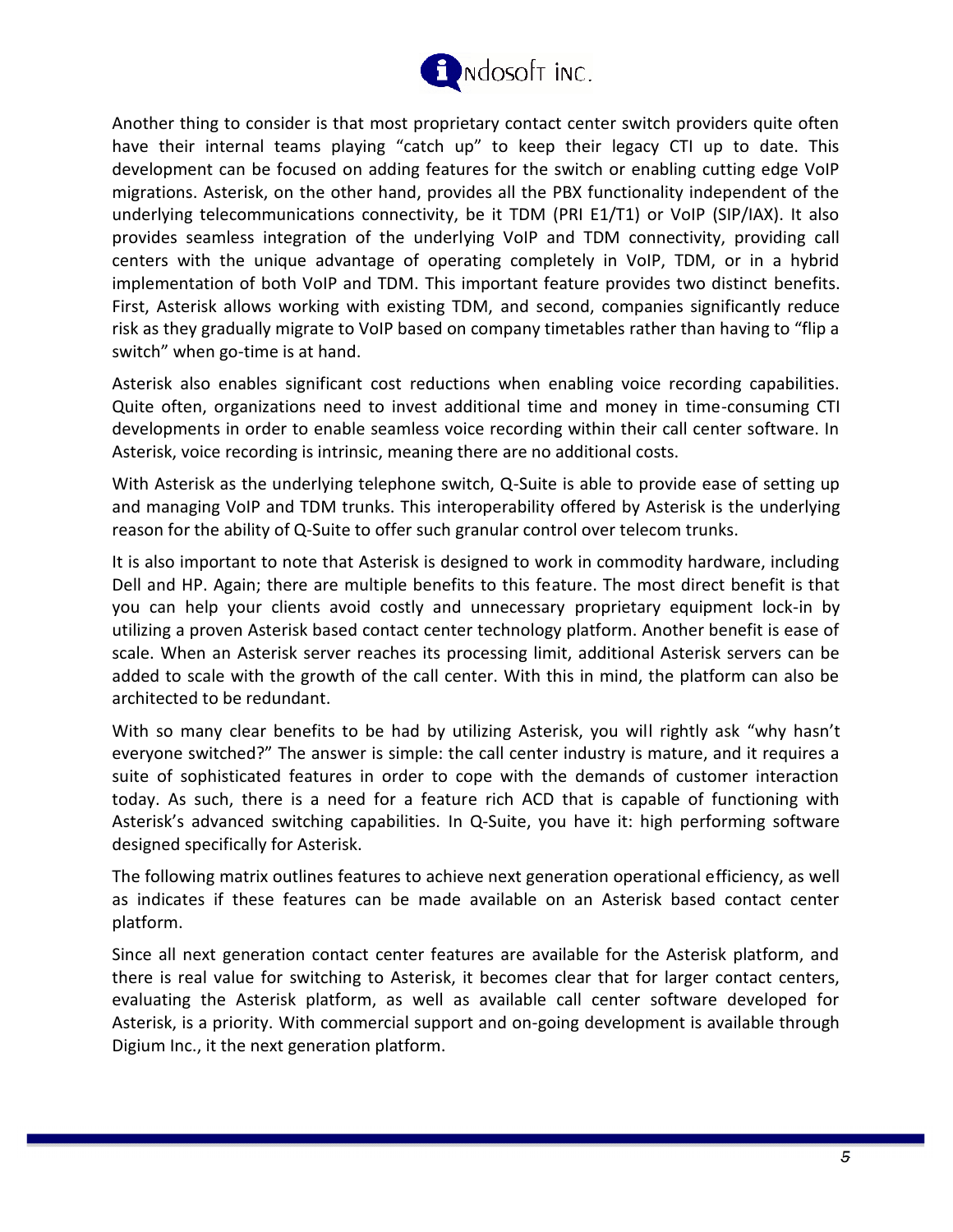

| <b>New Generation Contact Center Feature Matrix</b> |                          |                               |
|-----------------------------------------------------|--------------------------|-------------------------------|
|                                                     | <b>Industry Standard</b> | <b>Available for Asterisk</b> |
| ACD with Skills Based Routing                       |                          |                               |
| <b>Predictive Dialer</b>                            |                          | ✔                             |
| <b>IVR Builder</b>                                  | ✔                        | J                             |
| CTI Integration with APIs                           |                          |                               |
| Data Import                                         | ✔                        | ✔                             |
| <b>Call Scripting</b>                               |                          |                               |
| Campaign & List Management                          | ✔                        |                               |
| VolP                                                |                          |                               |
| <b>Quality Monitoring</b>                           | J                        | J                             |
| Voice Recording                                     | ✔                        | ✔                             |
| Real-time & Historical Reporting                    |                          |                               |
| <b>CRM</b> Integration                              | ✔                        | J                             |
| <b>Web Services API</b>                             |                          |                               |
| <b>Unique Support</b>                               |                          |                               |

## **Indosoft: A Trusted Partner**

At Indosoft we know that your customers depend upon you and we understand your need to partner with only the best providers of superior call center software. As a result, we hope you will take a few minutes to get to know us a little better.

We are a privately held technology company based out of Fredericton, New Brunswick, Canada. Since 1999, we have been delivering CTI technology for contact center applications based on our family of CTI I-Switch. In late 2002, sensing a paradigm shift in CTI technology, we began developing our products to utilize the benefits of Asterisk. As such, we are proud to be pioneers in the deployment of Asterisk based solutions with remote production support. Today, we have a diverse customer base to vouch for our commitment to quality. Currently, with established sites around the globe, we have recently begun gearing up our partner program in order to achieve our mission of global growth.

## **Unrivalled Experience**

Clearly, you demand experience in your strategic partnership. Since entering the market as an innovative pioneer, the Indosoft name has become associated with trust and experience. We believe Q-Suite is fully capable of giving your customers what they demand, not just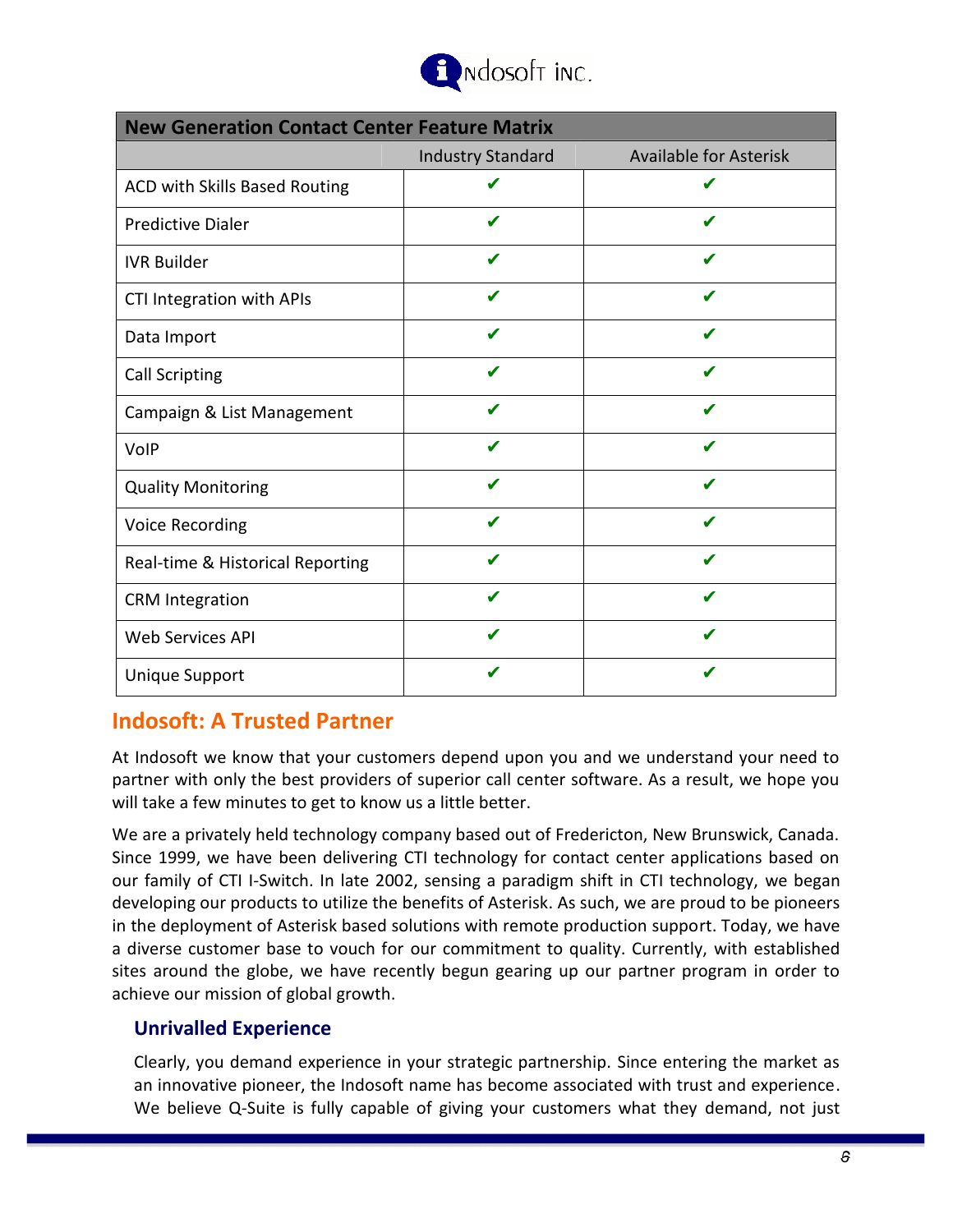

what is available. For this reason, we have invested heavily in building flexibility into the heart of Q-Suite. Our singular focus on the call center technology sector has provided us with unrivalled levels of experience in delivering a superior product at an unbelievable price point.

#### **A Proven Track Record**

Our track record speaks for itself. With more than 100 established sites in 15 countries, 5 continents around the globe. We can arrange a demo of Q-Suite for potential partners to get first hand evidence of how our product is working to improve operational efficiency. This can be followed by access to Live DEMO severs.

#### **Flexible and Responsive**

The sheer power and unprecedented flexibility of Q-Suite will not disappoint you. Based entirely from our offices in New Brunswick, our team remains committed to constantly improving the flexibility, control and responsiveness of Q-Suite. Unique support agreements ensure that professional response levels and leading knowledge is readily available to both you and your customers.

#### **Ease of Integration**

Q-Suite can work under the hood, enabling vertical businesses to embed ACD functionality into its mature vertical domain. It comes with a sophisticated API to allow CTI interaction using .NET and socket interface, as well as an XML interface for database interaction. This creates an opportunity for business systems with legacy telephony to incorporate CTI and embed Q-Suite ACD into their evolved business domain.

#### **Complete turnkey solution**

Your customer wants a solution that meets their needs without causing too much upheaval. The latest IP technologies have ensured our products can be installed quickly and efficiently while Q-Suite allows your customers to select their ideal architectural setup, whether it be premise-based or distributed. Q-Suite's ability to be remotely installed significantly improves the implementation process.

## **Summary**

We built our Preferred Partner Program so your business could thrive from distributing our industry-leading software. We enable you to pursue your business by offering superior software at a fraction of the cost, due to the Q-Suite's unique architecture and use of Asterisk. Our professional and managed services will be available to you, as will expert sales and technical training. Unique support agreements ensure that each and every one of your installations will remain operating efficiently long into the future.